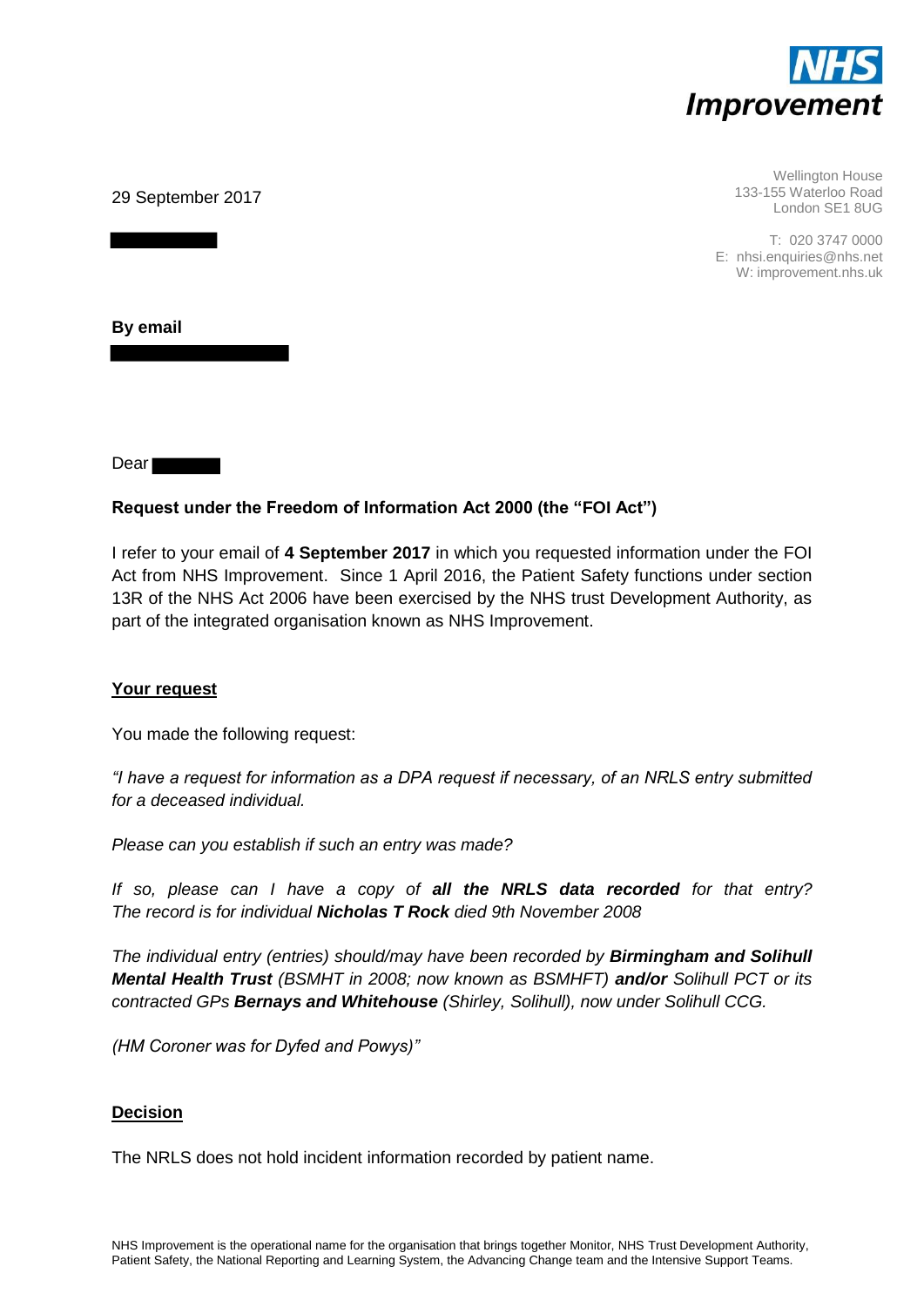When a patient is seriously harmed or dies as a result of a patient safety incident, the health service providers involved are required to report this information as set out in the Serious Incident Reporting Framework [\(https://improvement.nhs.uk/resources/serious-incident](https://improvement.nhs.uk/resources/serious-incident-framework/)[framework/\)](https://improvement.nhs.uk/resources/serious-incident-framework/) The primary tool we use to learn from patient safety incidents is the National Reporting and Learning System (NRLS) as you have referenced.

The national patient safety team analyse incidents from the NRLS on a collective basis to look for themes and trends that may identify NHS-wide patient safety issues. Any information processed in the NRLS is anonymised, and so the incident reported on NRLS by the trust will not have your son's name on it, and the capability and responsibility to investigate or review the handling of individual cases resides with individual trusts. However, the patients name may be held by the local incident reporting system in the trust and we would suggest you direct your query to the trust/commissioner in question.

For more information about how we learn from incidents nationally please see: <https://improvement.nhs.uk/resources/learning-from-patient-safety-incidents/>

# **Review rights**

If you consider that your request for information has not been properly handled or if you are otherwise dissatisfied with the outcome of your request, you can try to resolve this informally with the person who dealt with your request. If you remain dissatisfied, you may seek an internal review within NHS Improvement of the issue or the decision. A senior member of NHS Improvement's staff, who has not previously been involved with your request, will undertake that review.

If you are dissatisfied with the outcome of any internal review, you may complain to the Information Commissioner for a decision on whether your request for information has been dealt with in accordance with the FOI Act.

A request for an internal review should be submitted in writing to FOI Request Reviews, NHS Improvement, Wellington House, 133-155 Waterloo Road, London SE1 8UG or by email to [nhsi.foi@nhs.net.](mailto:nhsi.foi@nhs.net)

## **Publication**

Please note that this letter will shortly be published on our website. This is because information disclosed in accordance with the FOI Act is disclosed to the public at large. We will, of course, remove your personal information (e.g. your name and contact details) from the version of the letter published on our website to protect your personal information from general disclosure.

Yours sincerely,